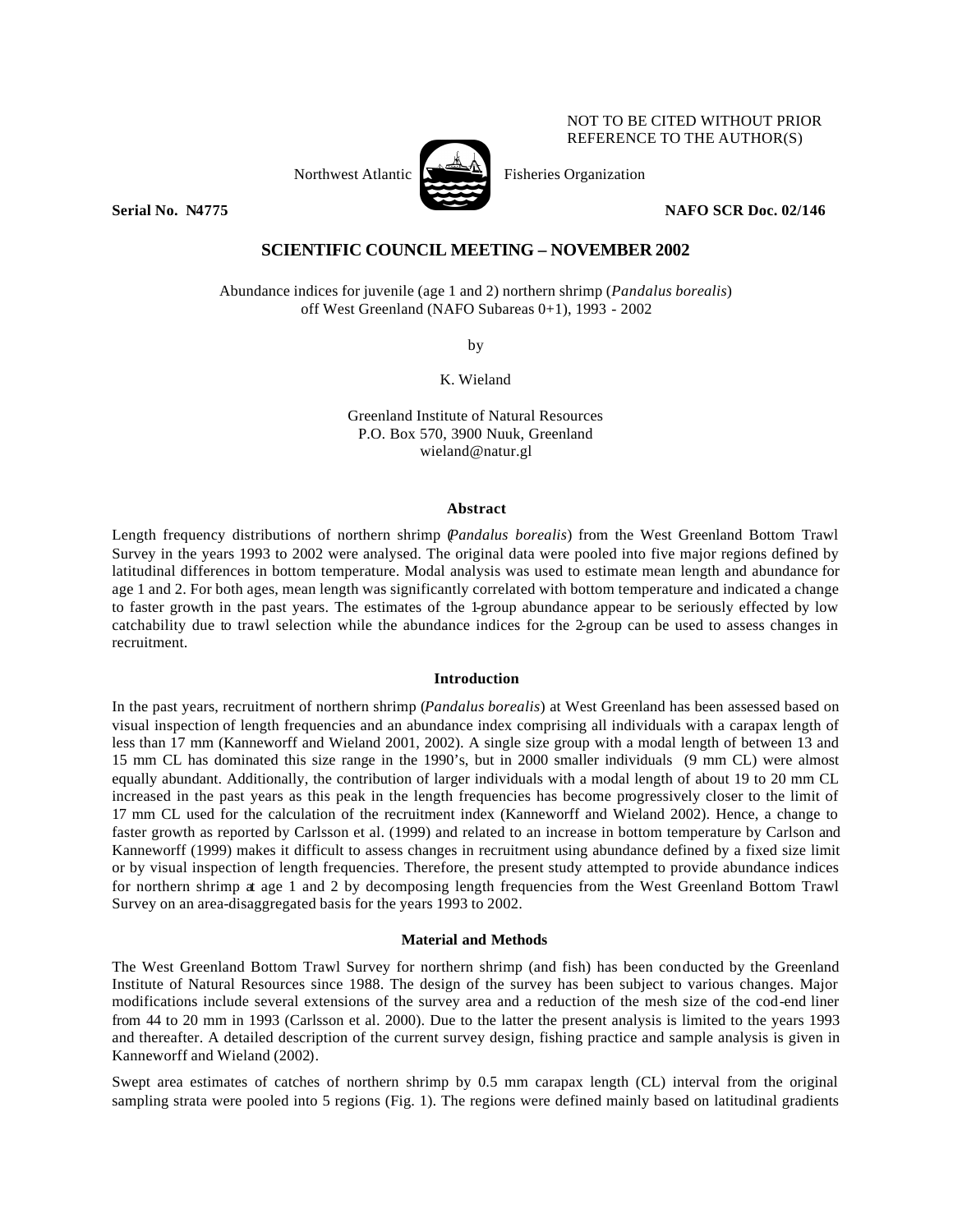of bottom temperature for which pronounced differences in the survey area have been observed in particular in the past years (Wieland in prep., Tab. 1). Bottom temperatures were measured along the trawl tracks in intervals of 30 to 60 s with a SEAMON © recorder mounted on one of the trawl doors. Average bottom temperatures at the sampling sites were then used to calculate mean bottom temperatures weighted by stratum area for the five regions.

Modal analysis of the regional length frequencies for juveniles and males were conducted using the MIX 3.1A software (MacDonald and Pitcher 1979). No smoothing was applied prior to analysis, and initial estimates of the modes were obtained by visual inspection of the length frequencies. A constant coefficient of variation were used in the MIX analysis during a first run and, whenever possible, also in the final parameter estimation (Tab. 2). However, because the first age group was not well represented in many of the samples, a part of the larger males had already changed sex and differences in growth between cohorts were likely, varying coefficients of variation gave more realistic results in many cases, in particular for the second age group.

#### **Results**

Length frequencies of northern shrimp (juveniles and males) by region and year with fitted Gaussian components are shown in Figs. 2a-j and further results of the modal analysis, i.e. mean length, standard deviation and coefficient of variation, are listed in Tabs. 3 and 4 for the 1- and the 2-group, respectively. For regions 1 to 4, the Gaussian components fitted the observed distribution in the size range of the 2-group fairly well in almost all years. Problems occurred in the modal analysis for both, the 1- and the 2-group in region 5 (Southwest Greenland) in several years due to low abundance of individuals in the corresponding size range. Annual differences in the mean length at age between the regions were as large as 3.8 mm CL for the 1-group and 5.1 mm CL for the 2-group.

Mean length increased generally from north to south and was significantly correlated with bottom temperature in the current year for both ages and in the case of the 2-group correlation coefficients increased if bottom temperatures recorded in one or two preceded years were additionally included (Fig. 3).

Considerable numbers of age 1 northern shrimp were regularly found in region 4 (offshore between 61°45' and 65°45'N) and since 1997 also in regions 2 (Disko Bay) and 3 (offshore between 65°45' and 69°30' N) while the contributions from regions 1 (offshore north from 69°30'N) and 5 (offshore south from 61°45'N) to the overall abundance indices were negligible in almost all years (Fig. 4). The indices of total abundance for the 1-group increased since 1996 with an exceptional high peak in 2000.

Age 2 northern shrimp were found in regions 3 and 4 in all years and since 1996 with considerable numbers also in region 2 (Fig. 4). The 2-group was additionally abundant in regions 1 in the years 1999 to 2001 while it was nearly absent in region 5 throughout the entire time series. Total abundance in the survey area increased since 1997 to the highest value on record in 2001 and decreased in 2002 to a level, which is just above the long-term average.

#### **Discussion**

Length frequency distributions of northern shrimp from original sampling strata were pooled into five topographic regions, which were defined by differences in mean bottom temperature. The pooled length frequencies allowed the extraction of mean size and abundance for ages 1 and 2 by modal analysis. In general, reasonable fits of Gaussian components were obtained. Some uncertainties concerning the interpretation of the length frequencies occurred, but these were limited to regions and years with low numbers of individuals in the respective size range and thus its effect on the estimates of total abundance in the survey area can be regarded as small. Mean length at age 1 and 2 was significantly related with bottom temperature, which is a biologically plausible supporting the results of the modal analysis. In future studies, however, a finer spatial resolution might be considered for regions 3 and 4 where the juveniles occurred regularly in high numbers and a heterogeneous distribution of bottom temperature related to bathymetry has been observed (Wieland in prep., Fig 5).

The abundance indices for age 1 were very much below those for age 2 for all year-classes covered by the time series. Several processes may be involved in a low catchability of the 1-group in the survey. These include mesh size selection of the trawl, which appears to be most pronounced for individuals with a carapax length less than 11 mm (Wieland 2002), escapement of juveniles beneath the footrope (Nilssen 1986) and immigration from settling areas located at depths shallower than intensively covered by the survey (Wieland and Carlson 2001). These processes are likely size-dependent and are thus subject to the observed change in growth. Hence, the abundance indices for the 1- group as presented in this study should be treated with much caution.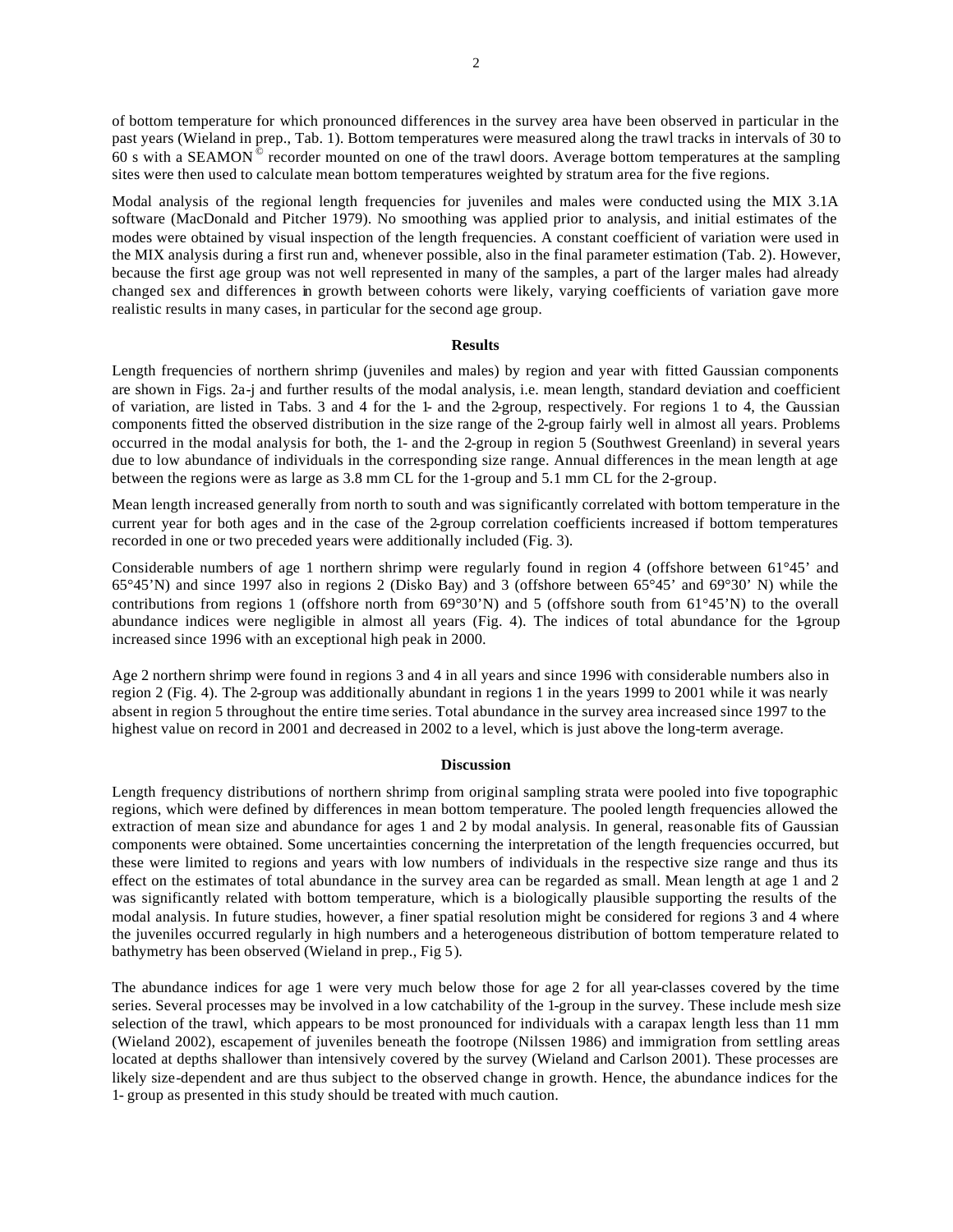Comparative sampling of juvenile shrimp with fine-meshed bags was recently conducted (Wieland 2002) and these data should be used to correct of the original length frequencies for mesh size selection of the trawl in the future. This could improve the abundance estimates for the 2-group and would make it more likely that the assumption of constant catchability is met even if changes in growth have occurred. Furthermore, the application of a certain degree of smoothing prior to modal analysis could be appropriate in order to reduce effect of details in length frequencies, which may be caused by differences between the numerous persons involved in measurements (Carlsson and Kanneworff 2000, Wieland 2001).

The abundance indices presented for age 2 should be regarded as preliminary estimates due to the methodological uncertainties discussed above. Nonetheless, they appear to be preferable to the recruitment indices defined the fixed size limit of less than 17 mm CL as used previously considering the observed change to faster growth in the past years.

### **Acknowledgements**

The cooperation with Per Kanneworff, Greenland Institute of Natural Resources, who provided the temperature data for the trawl stations, is gratefully acknowledged.

#### **References**

- Carlsson, D.M. and P. Kanneworff. 1999. Bottom temperatures and possible effects on growth and size at sex reversal of northern shrimp in West Greenland. NAFO SCR Doc., No. 110, Ser. No. N4190, 6 p.
- Carlsson, D.M. and P. Kanneworff. 2000. Stratified-random trawl survey for northern shrimp (*Pandalus borealis*) in NAFO Subareas 0+1 in 2000. NAFO SCR Doc., No. 78, Ser. No. N4335, 27 p.
- Carlsson, D.M., P. Kanneworff and M.C.S. Kingsley. 1999. Stratified-random trawl survey for northern shrimp (*Pandalus borealis*) in NAFO Subareas 0+1 in 1999. NAFO SCR Doc., No. 109, Ser. No. N4189, 28 p.
- Carlsson, D, O. Folmer, P. Kanneworff, M. Kingsley, and M. Pennington. 2000. Improving the West Greenland Trawl Survey for shrimp (*Pandalus borealis*). J. Northw. Atl. Fish. Sci. 27: 151-160.
- Kanneworff, P. and K. Wieland. 2001. Stratified-random trawl survey for northern shrimp (*Pandalus borealis*) in NAFO Subareas 0+1 in 2001. NAFO SCR Doc., No. 175, Ser. No. N4520, 23 p.
- Kanneworff, P. and K. Wieland. 2002. Stratified-random trawl survey for northern shrimp (*Pandalus borealis*) in NAFO Subareas 0+1 in 2002. NAFO SCR Doc., No. xxx, Ser. No. Nxxx, xx p.
- MacDonald, P.D.M. and T.J. Pitcher. 1979. Age-groups from size-frequency data: A versatile and efficient method of analysing distribution mixtures. J. Fish. Res. Board Can. 36: 987-1001.
- Nilssen, E.M., R.B. Larssen, and C.C. Hopkins. 1986. Catch and size-selection of *Pandalus borealis* in a bottom trawl and implications for population dynamics analyses. ICES CM 1986/K:4.
- Wieland, K. 2001. Precision and consistency of size measurements for northern shrimp (*Pandalus borealis*) in the West Greenland Bottom Trawl Survey. NAFO SCR Doc., No. 179, Ser. No. N4568, 5 p.
- Wieland, K. 2002. The use of fine-meshed bags for sampling juvenile northern shrimp (*Pandalus borealis*) in the West Greenland Bottom Trawl Survey. NAFO SCR Doc., No. xxx, Ser. No. Nxxx, 11 p.
- Wieland, K. In prep. Effect of temperature on biomass and size at sex change of northern shrimp (*Pandalus borealis*) off West Greenland.
- Wieland, K. and D.M. Carlsson, 2001. Geographical distribution and mean size of different life stages of northern shrimp (*Pandalus borealis*) off West Greenland. NAFO SCR Doc., No. 178, Serial No. N4567, 15 p.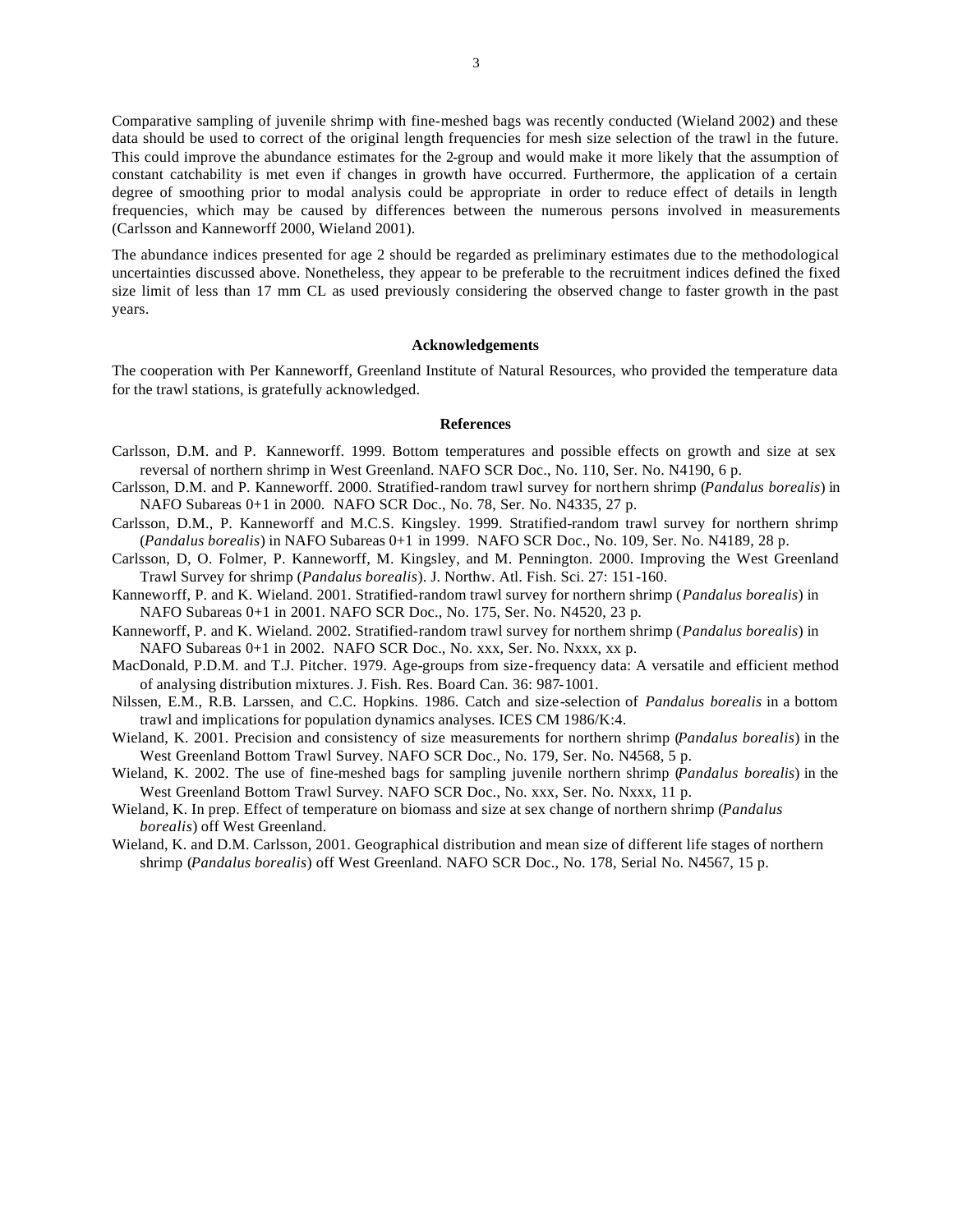| Table 1. | Area weighted mean bottom temperatures ( $\degree$ C) at depths between 150 and 600 m in five regions off West |
|----------|----------------------------------------------------------------------------------------------------------------|
|          | Greenland 1991–2002 (see Fig. 1 for the location of the regions).                                              |

| Region | 1991           | 1992   | 1993 | 1994 | 1995 | 1996 | 1997 | 1998 | 1999 | 2000 | 2001 | 2002 |
|--------|----------------|--------|------|------|------|------|------|------|------|------|------|------|
|        | 1.29           | 1.52   | 1.29 | 1.24 | 1.43 | 1.17 | 2.30 | 2.73 | 2.89 | 2.53 | 2.50 | 2.68 |
|        | 1.22           | 1.56   | 1.14 | 1.39 | 1.53 | 1.24 | 2.57 | 2.86 | 2.94 | 2.37 | 2.86 | 2.81 |
|        | 1.70           | 1.91   | 1.78 | 1.97 | 1.61 | 1.95 | 2.78 | 3.32 | 3.31 | 2.93 | 3.30 | 3.33 |
| 4      | 2.71           | 2.35   | 2.64 | 2.42 | 2.16 | 3.56 | 3.21 | 3.99 | 4.00 | 3.41 | 3.99 | 3.66 |
| 5      | $\blacksquare$ | $\sim$ | 4.40 | 4.43 | 3.18 | 4.55 | 4.75 | 4.74 | 5.36 | 4.59 | 5.12 | 4.45 |

Table 2. Options used in the final run of MIX for the analysis of length frequencies of northern shrimp juveniles and males off West Greenland 1993 – 2002 (0: no constraints; 1: mean or standard deviation fixed for age 1; 2: mean or standard deviation fixed for age 2; 3: constant coefficient of variation for all age groups; 4: constant coefficient of variation except for the last age group).

|      |   |   | Region |   |      |
|------|---|---|--------|---|------|
| Year |   | 2 | 3      |   | 5    |
| 1993 |   |   |        |   | 1, 2 |
| 1994 |   |   |        |   | 3    |
| 1995 | Δ |   | 3      | 3 | 1, 2 |
| 1996 |   |   |        |   | 3    |
| 1997 | 3 |   |        |   | 3    |
| 1998 |   |   |        |   | 1, 2 |
| 1999 | 4 |   |        |   | 2    |
| 2000 |   |   |        |   |      |
| 2001 |   |   |        |   | 2    |
| 2002 |   |   |        |   | 2    |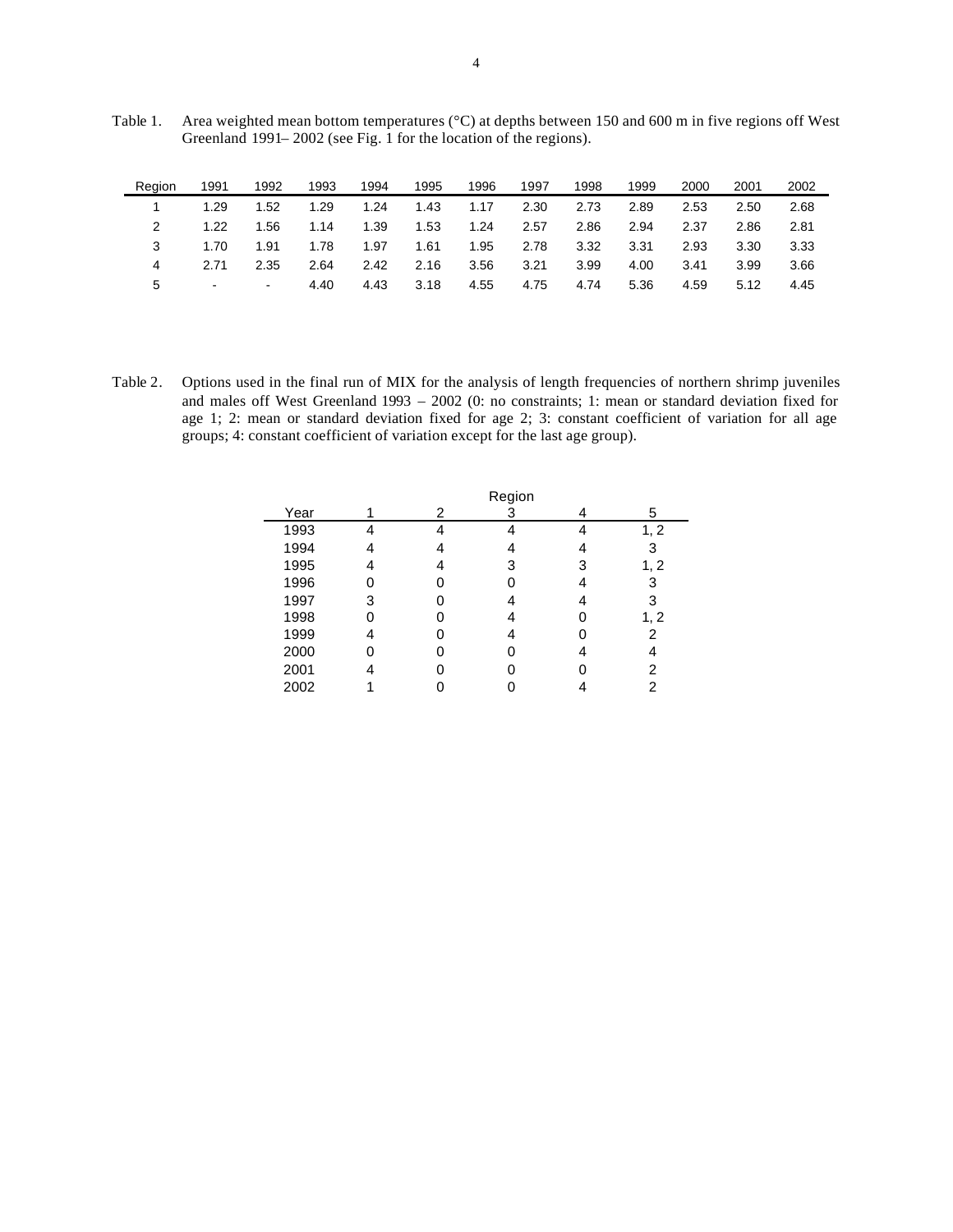Table 3. Mean carapax length (mm), standard deviation and coefficient of variation for northern shrimp at age 1 off West Greenland 1993 - 2002.

| a) mean: |     |      |        |      |      |  |
|----------|-----|------|--------|------|------|--|
|          |     |      | Region |      |      |  |
| Year     |     | 2    | 3      | 4    | 5    |  |
| 1993     |     |      | 8.2    | 9.9  | 11.5 |  |
| 1994     |     | 8.1  | 7.8    | 8.9  | 11.5 |  |
| 1995     |     | 8.5  | 8.4    | 9.0  | 10.5 |  |
| 1996     |     | 9.8  | 8.0    | 9.1  | ۰    |  |
| 1997     |     | 8.5  | 8.9    | 8.7  |      |  |
| 1998     | 7.7 | 9.5  | 9.5    | 10.9 | 11.5 |  |
| 1999     | 9.3 | 10.1 | 9.3    | 10.6 | 11.5 |  |
| 2000     | 7.9 | 8.8  | 9.0    | 9.2  | 11.0 |  |
| 2001     | 8.7 | 8.8  | 7.6    | 8.7  | 11.4 |  |
| 2002     | 9.5 | 8.6  | 8.8    | 9.1  | 10.4 |  |

b) standard deviation:

|      |      |      | Region |      |                |
|------|------|------|--------|------|----------------|
| Year | 1    | 2    | 3      | 4    | 5              |
| 1993 | -    |      | 0.78   | 0.86 | 0.50           |
| 1994 |      | 0.59 | 0.70   | 0.81 | 0.55           |
| 1995 |      | 0.61 | 0.89   | 0.82 | 0.40           |
| 1996 | -    | 0.71 | 0.72   | 1.00 | $\overline{a}$ |
| 1997 | -    | 0.72 | 0.82   | 0.86 | $\overline{a}$ |
| 1998 | 0.49 | 0.81 | 1.05   | 1.12 | 0.72           |
| 1999 | 0.88 | 1.04 | 0.83   | 1.40 | 0.80           |
| 2000 | 0.60 | 0.86 | 0.79   | 0.87 | 0.85           |
| 2001 | 0.88 | 0.97 | 0.87   | 1.11 | 0.55           |
| 2002 | 0.66 | 0.74 | 0.75   | 0.85 | 0.82           |

c): coefficient of variation:

|      | Region |      |      |      |      |  |  |  |
|------|--------|------|------|------|------|--|--|--|
| Year | 1      | 2    | 3    | 4    | 5    |  |  |  |
| 1993 |        |      | 0.09 | 0.09 | 0.04 |  |  |  |
| 1994 |        | 0.07 | 0.09 | 0.09 | 0.05 |  |  |  |
| 1995 |        | 0.07 | 0.11 | 0.09 | 0.04 |  |  |  |
| 1996 |        | 0.07 | 0.09 | 0.11 |      |  |  |  |
| 1997 | -      | 0.08 | 0.09 | 0.10 | -    |  |  |  |
| 1998 | 0.06   | 0.09 | 0.11 | 0.10 | 0.06 |  |  |  |
| 1999 | 0.09   | 0.10 | 0.09 | 0.13 | 0.07 |  |  |  |
| 2000 | 0.08   | 0.10 | 0.09 | 0.09 |      |  |  |  |
| 2001 | 0.10   | 0.11 | 0.11 | 0.13 | 0.05 |  |  |  |
| 2002 | 0.07   | 0.09 | 0.09 | 0.09 | 0.08 |  |  |  |
|      |        |      |      |      |      |  |  |  |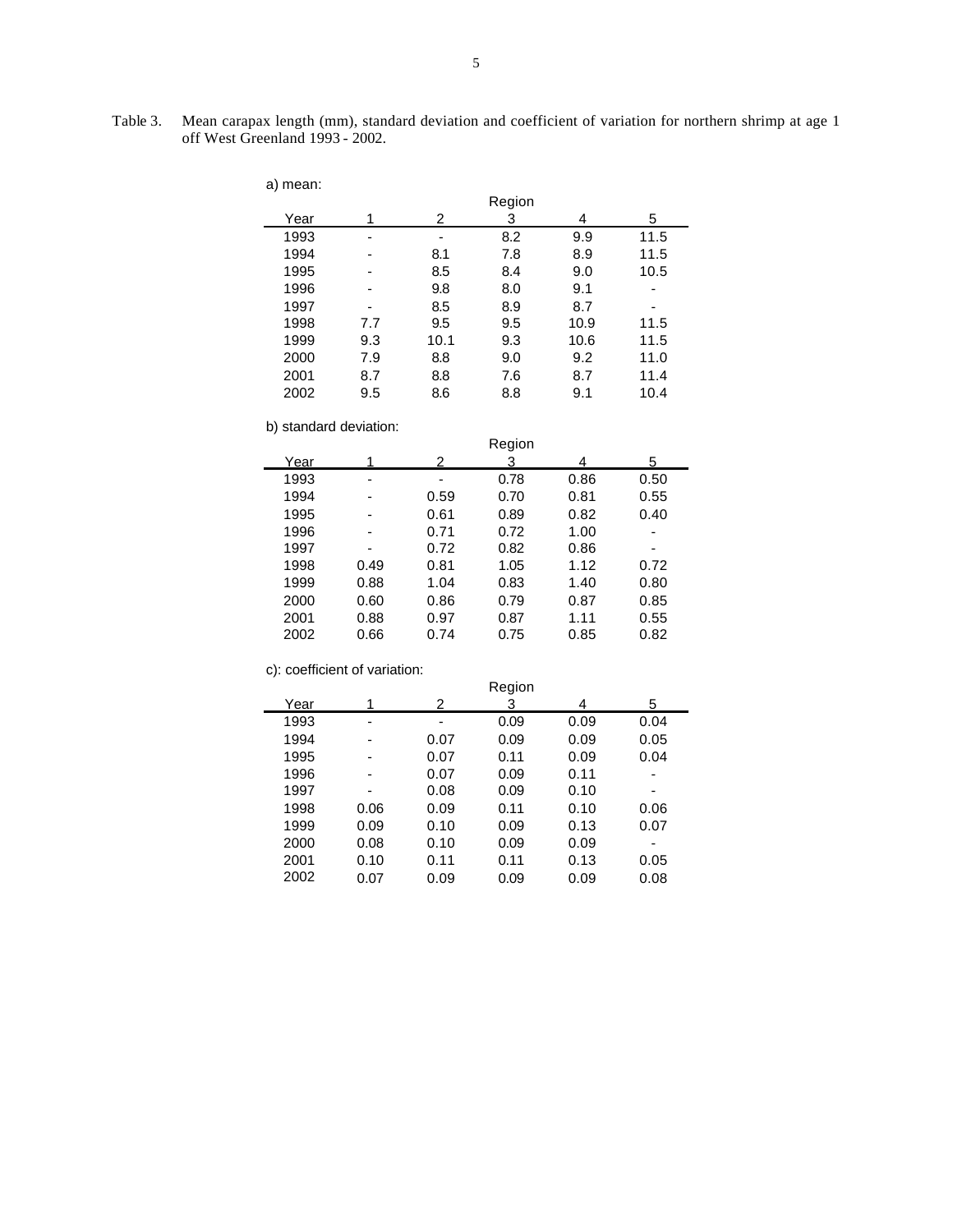Table 4. Mean carapax length (mm), standard deviation and coefficient of variation for northern shrimp at age 2 off West Greenland 1993 - 2002.

| a) mean: |      |      |        |      |      |
|----------|------|------|--------|------|------|
|          |      |      | Region |      |      |
| Year     | 1    | 2    | 3      | 4    | 5    |
| 1993     | 11.2 | 12.0 | 13.0   | 15.0 | 14.1 |
| 1994     | 12.7 | 11.5 | 12.8   | 14.4 |      |
| 1995     | 11.2 | 12.4 | 13.8   | 12.6 | ٠    |
| 1996     | 12.3 | 12.9 | 13.9   | 13.5 | 16.2 |
| 1997     | 12.9 | 12.9 | 12.4   | 14.0 | 13.0 |
| 1998     | 10.9 | 13.9 | 15.7   | 16.0 | 16.0 |
| 1999     | 14.6 | 15.2 | 14.8   | 15.2 | 15.5 |
| 2000     | 14.2 | 14.9 | 15.0   | 14.4 | -    |
| 2001     | 13.9 | 13.1 | 13.2   | 13.8 | 13.5 |
| 2002     | 12.9 | 12.6 | 12.7   | 14.4 | 13.5 |
|          |      |      |        |      |      |

b) standard deviation:

|      |      |      | Region |      |      |  |
|------|------|------|--------|------|------|--|
| Year | 1    | 2    | 3      | 4    | 5    |  |
| 1993 | 0.89 | 0.93 | 1.23   | 1.30 | 0.65 |  |
| 1994 | 0.95 | 0.84 | 1.15   | 1.32 |      |  |
| 1995 | 0.72 | 0.90 | 1.38   | 1.15 |      |  |
| 1996 | 0.93 | 1.02 | 1.18   | 1.48 | 0.79 |  |
| 1997 | 1.12 | 1.10 | 1.13   | 1.37 | 0.54 |  |
| 1998 | 1.22 | 1.36 | 1.73   | 1.21 | 1.04 |  |
| 1999 | 1.38 | 1.34 | 1.33   | 1.46 | 1.07 |  |
| 2000 | 1.72 | 1.34 | 1.37   | 1.36 | ۰    |  |
| 2001 | 1.41 | 1.26 | 1.32   | 1.12 | 0.65 |  |
| 2002 | 1.23 | 1.45 | 1.28   | 1.34 | 1.06 |  |
|      |      |      |        |      |      |  |

c) coefficent of variation:

|      | Region |      |      |      |      |  |  |  |
|------|--------|------|------|------|------|--|--|--|
| Year | 1      | 2    | 3    | 4    | 5    |  |  |  |
| 1993 | 0.08   | 0.08 | 0.09 | 0.09 | 0.05 |  |  |  |
| 1994 | 0.07   | 0.07 | 0.09 | 0.09 | ۰    |  |  |  |
| 1995 | 0.06   | 0.07 | 0.10 | 0.09 | ۰    |  |  |  |
| 1996 | 0.08   | 0.08 | 0.08 | 0.11 | 0.05 |  |  |  |
| 1997 | 0.09   | 0.08 | 0.09 | 0.10 | 0.04 |  |  |  |
| 1998 | 0.11   | 0.10 | 0.11 | 0.08 | 0.07 |  |  |  |
| 1999 | 0.09   | 0.09 | 0.09 | 0.10 | 0.07 |  |  |  |
| 2000 | 0.12   | 0.09 | 0.09 | 0.09 | ۰    |  |  |  |
| 2001 | 0.10   | 0.10 | 0.10 | 0.08 | 0.05 |  |  |  |
| 2002 | 0.10   | 0.11 | 0.10 | 0.09 | 0.08 |  |  |  |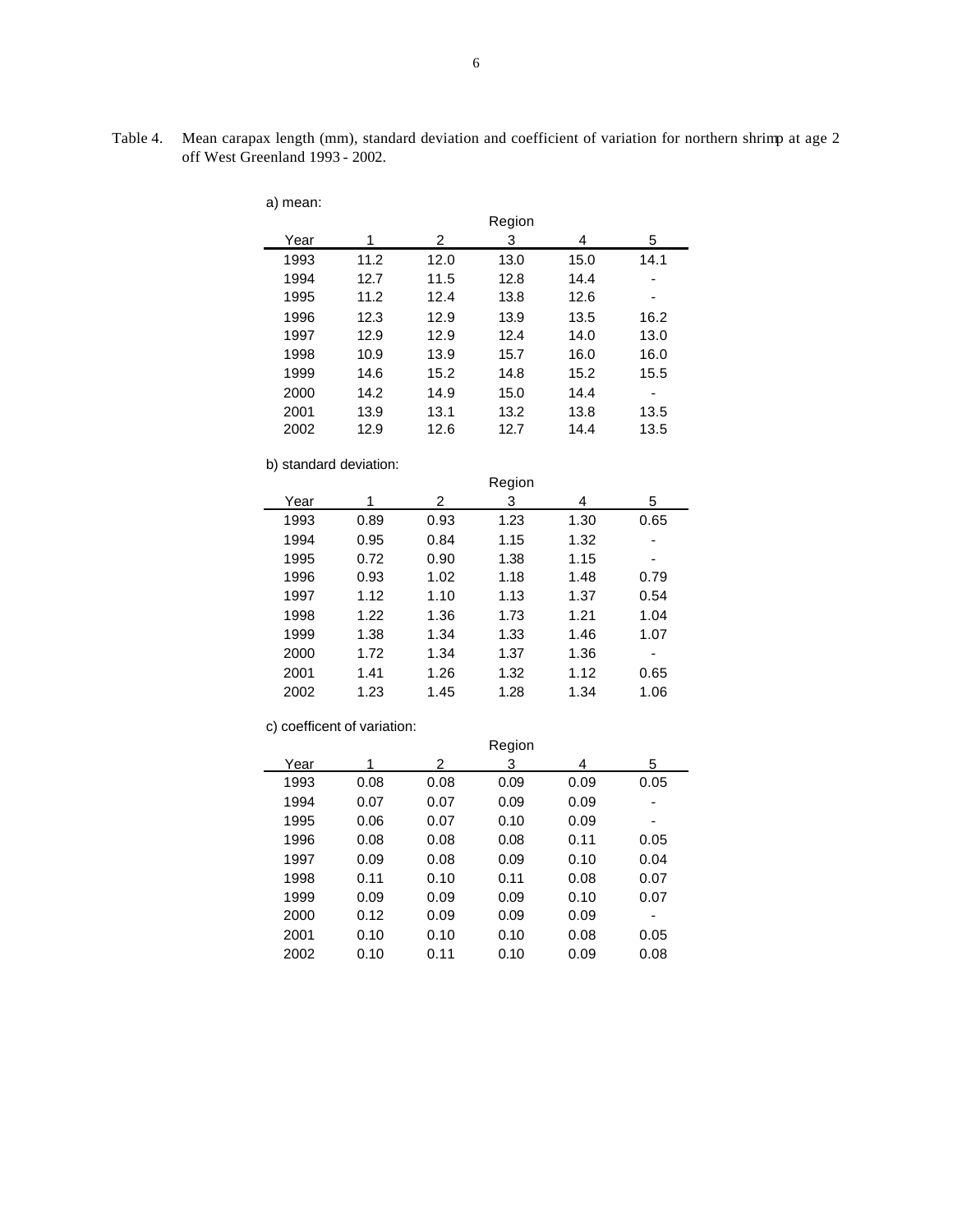

Fig. 1. Survey stratification and sampling locations in the West Greenland Bottom Trawl Survey for northern shrimp.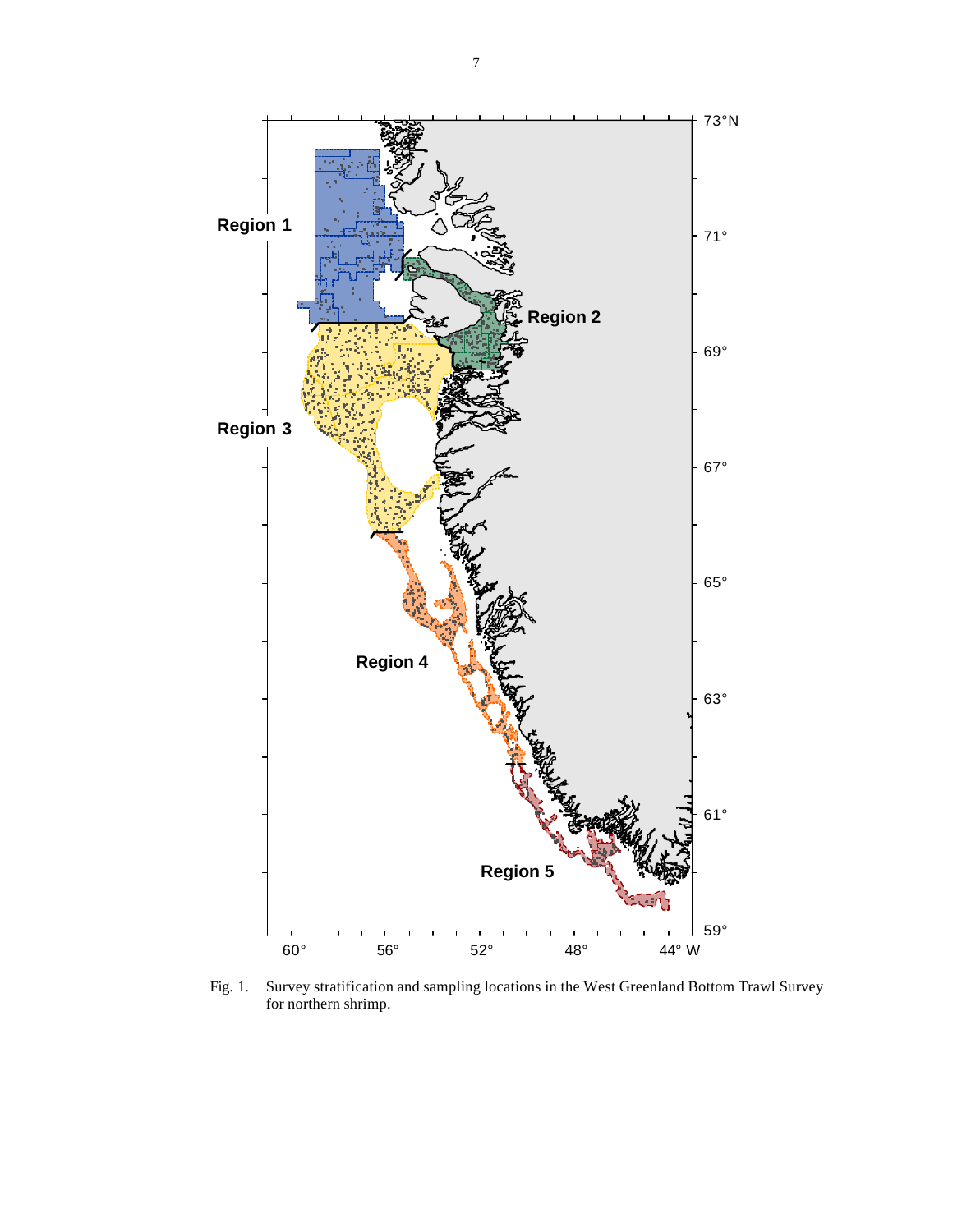

Fig. 2a. Regional length frequencies of northern shrimp (juveniles and males) off West Greenland in 1993.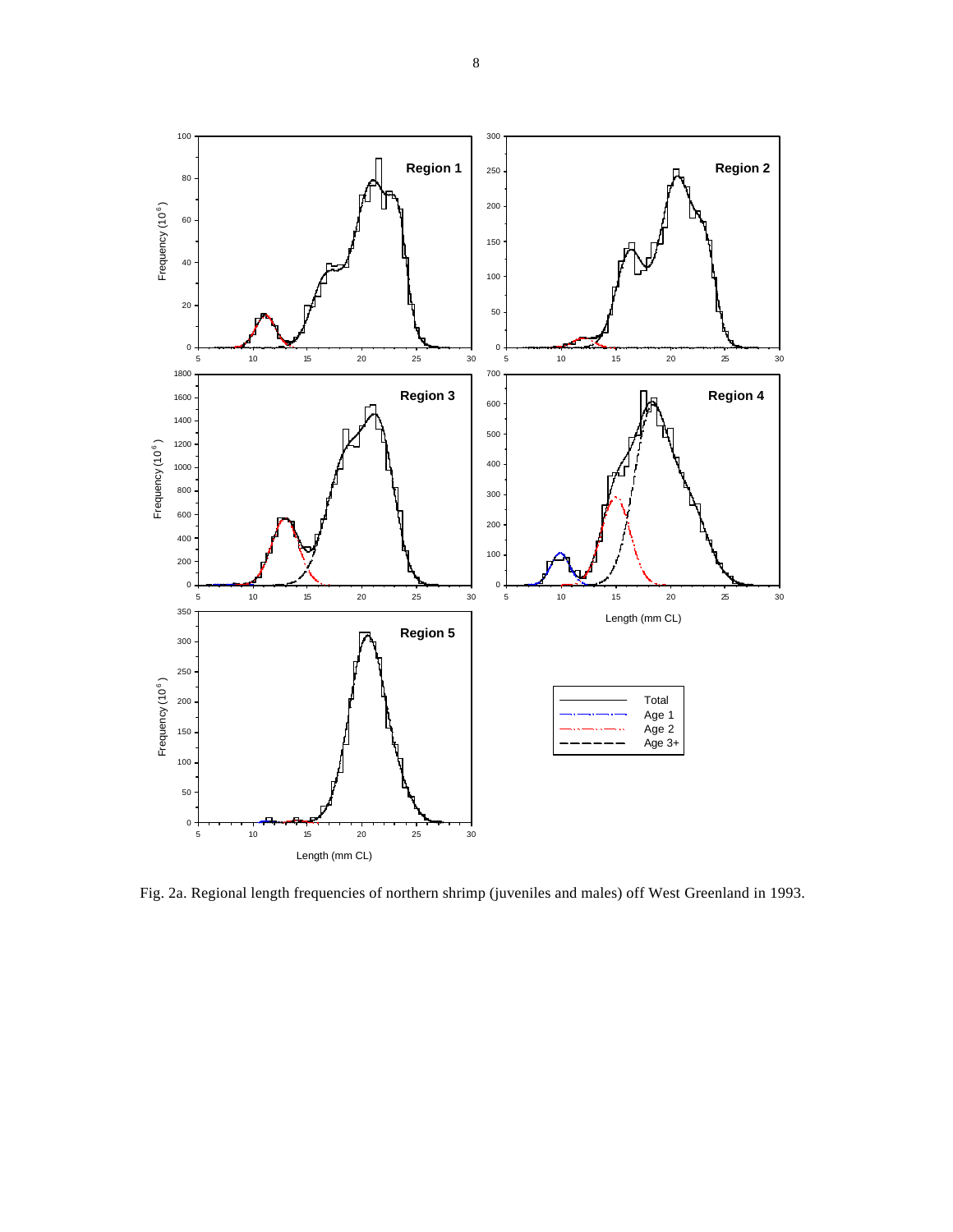

Fig. 2b. Regional length frequencies of northern shrimp (juveniles and males) off West Greenland in 1994.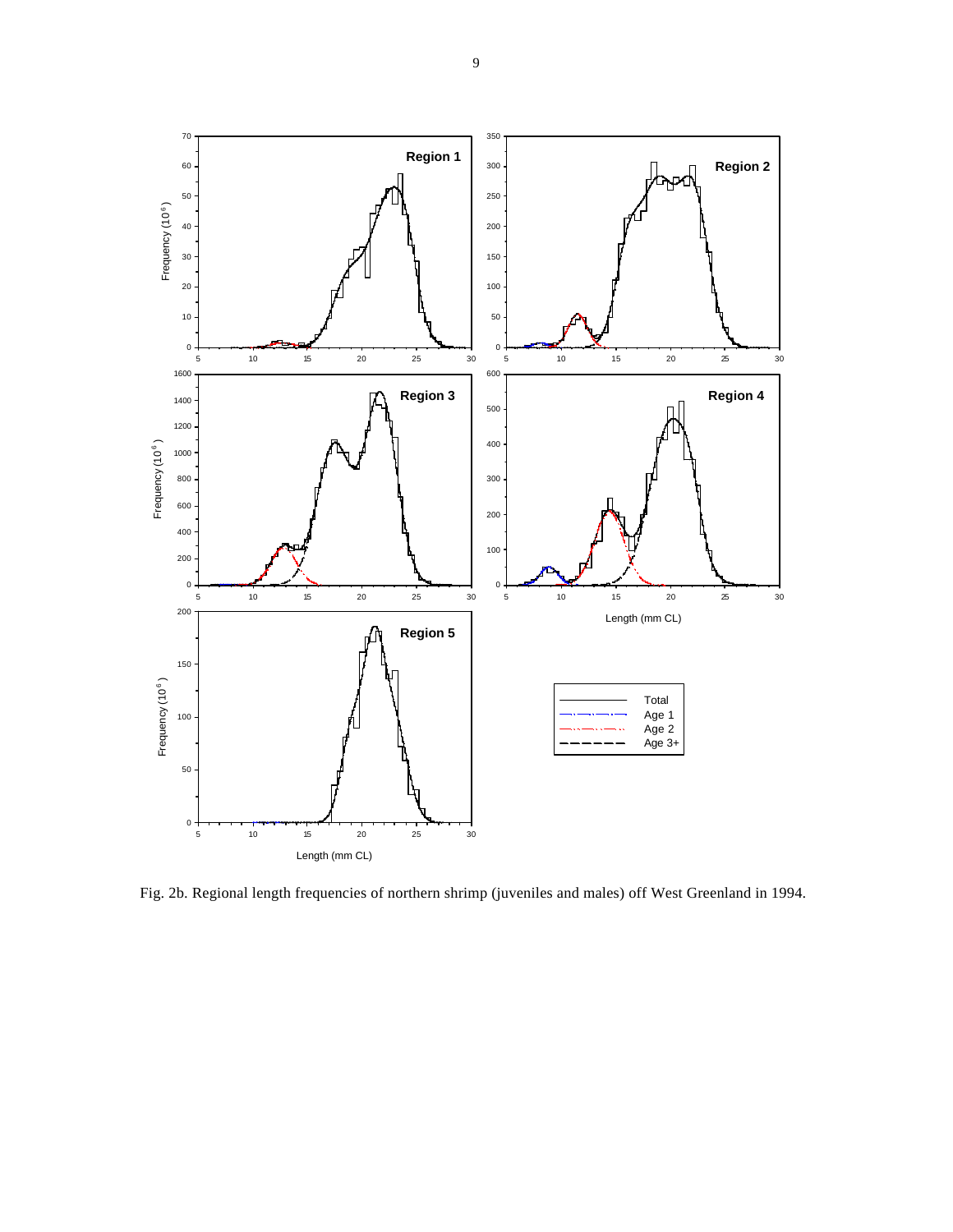

Fig. 2c. Regional length frequencies of northern shrimp (juveniles and males) off West Greenland in 1995.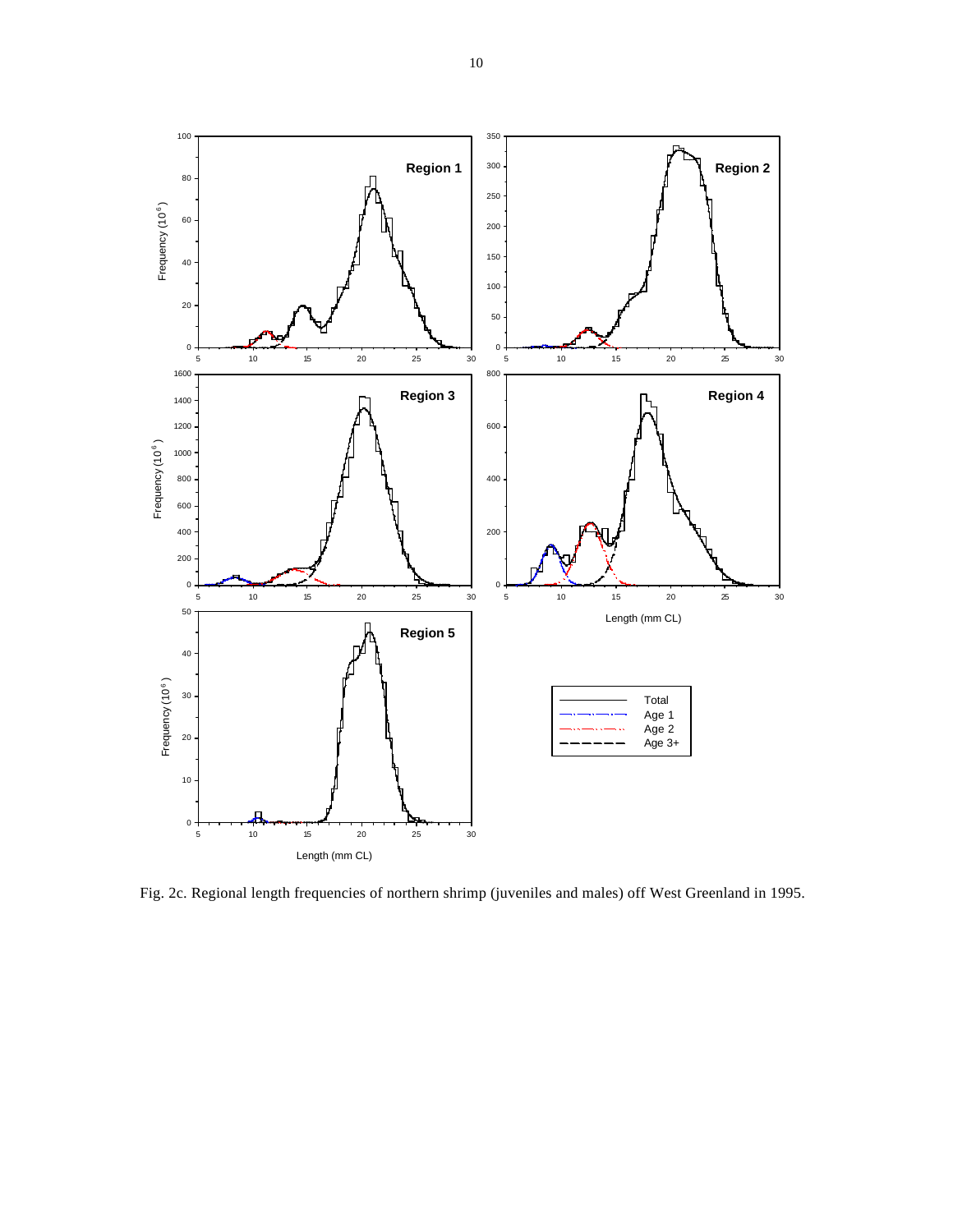

Fig. 2d. Regional length frequencies of northern shrimp (juveniles and males) off West Greenland in 1996.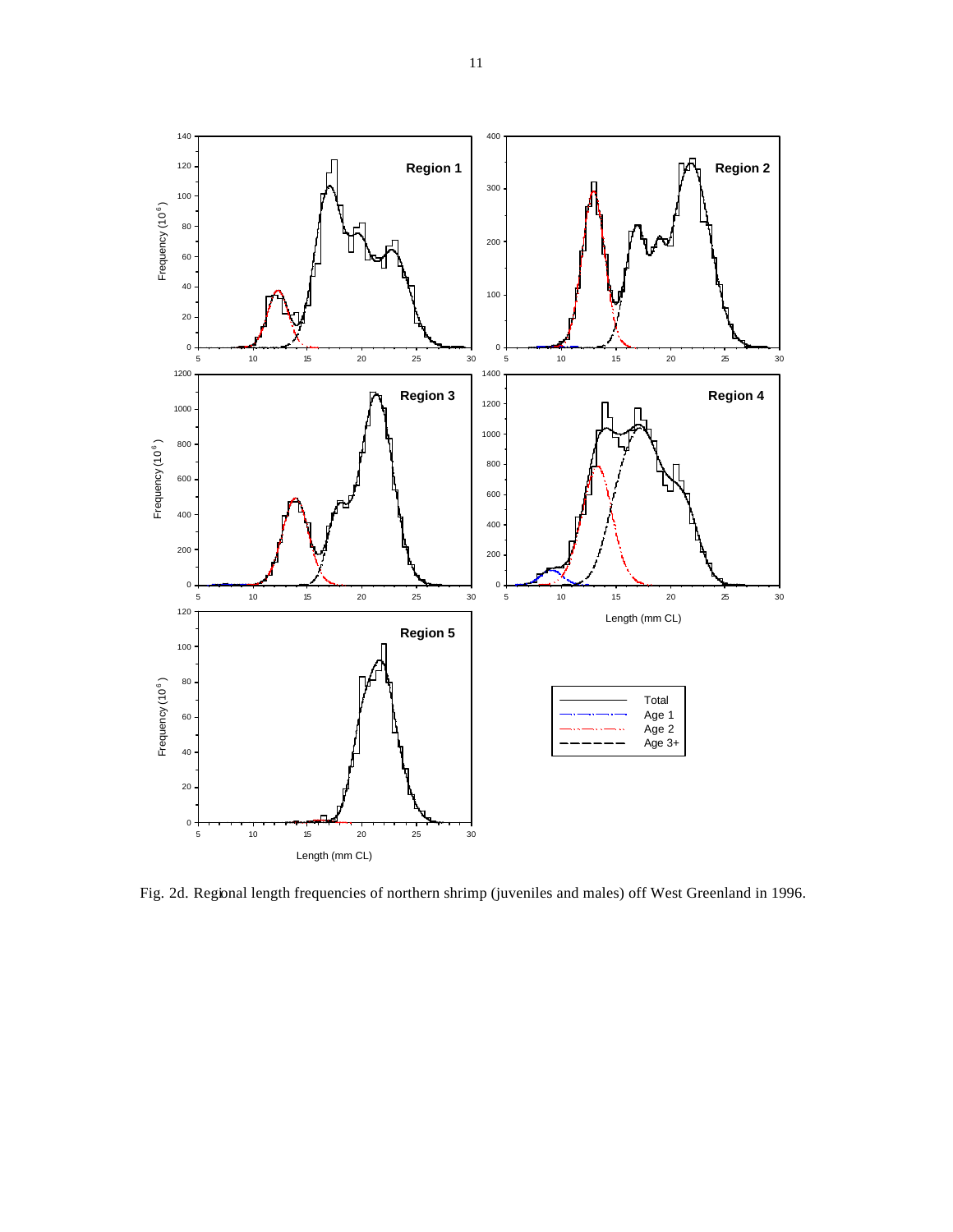

Fig. 2e. Regional length frequencies of northern shrimp (juveniles and males) off West Greenland in 1997.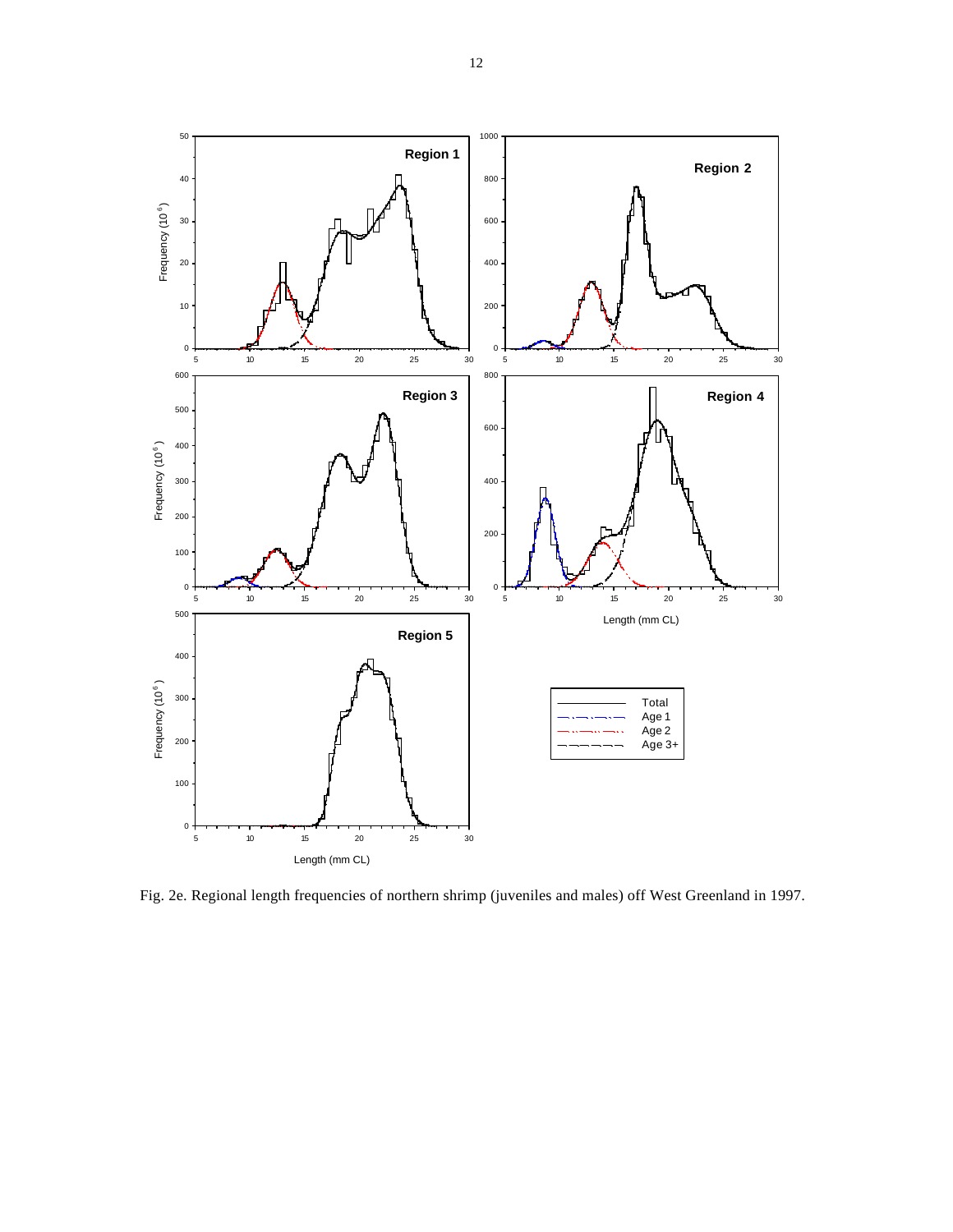

Fig. 2f. Regional length frequencies of northern shrimp (juveniles and males) off West Greenland in 1998.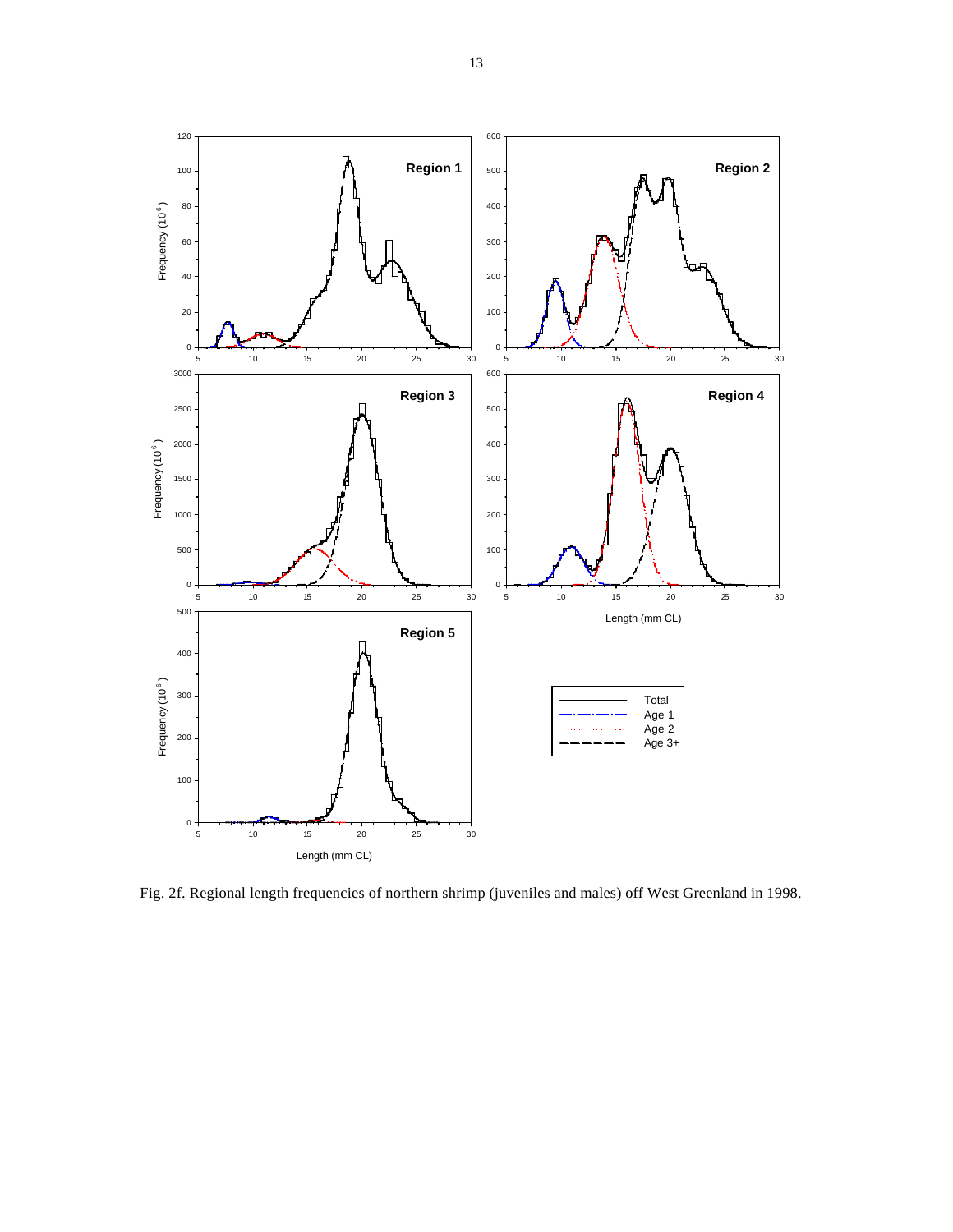

Fig. 2g. Regional length frequencies of northern shrimp (juveniles and males) off West Greenland in 1999.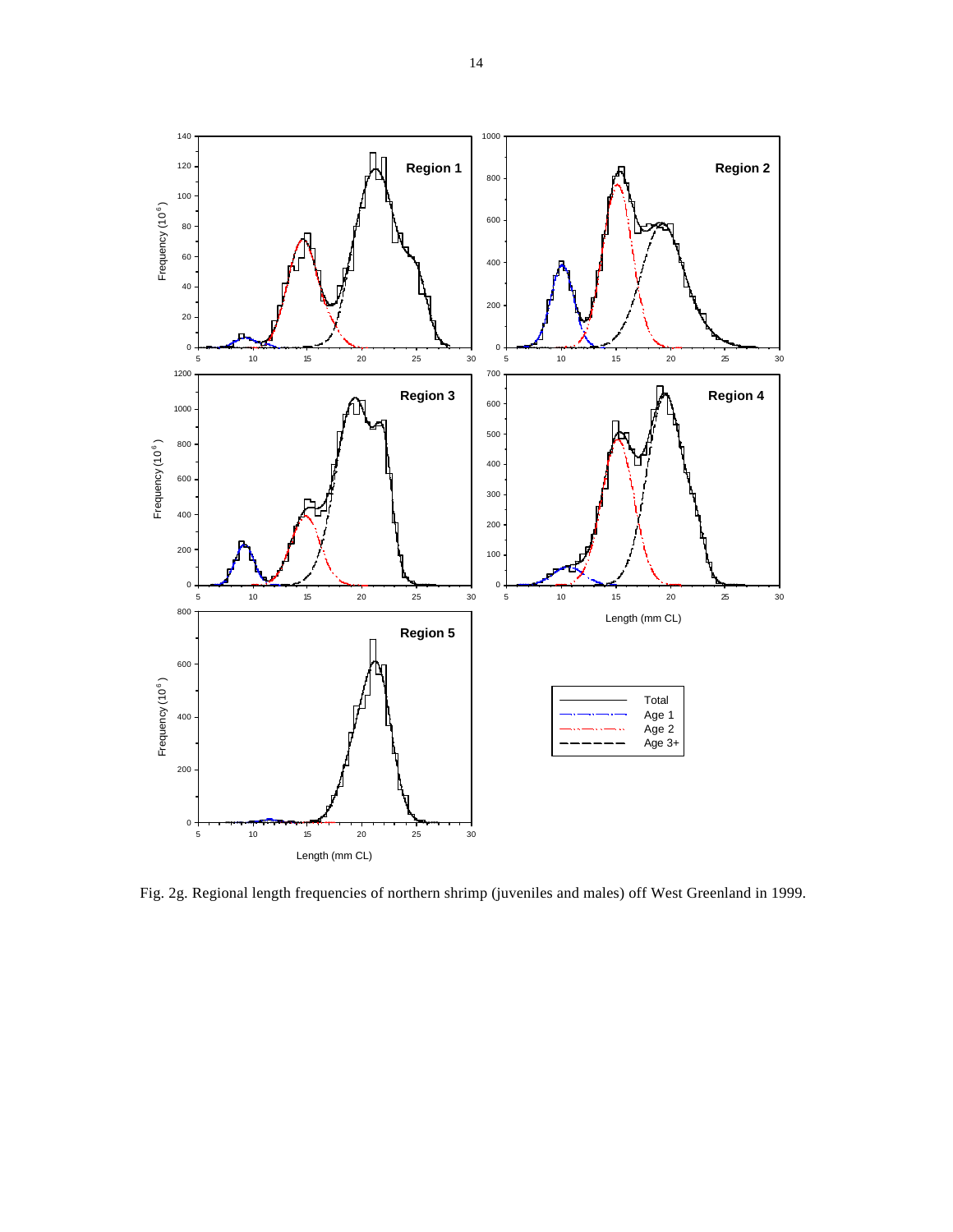

Fig. 2h. Regional length frequencies of northern shrimp (juveniles and males) off West Greenland in 2000.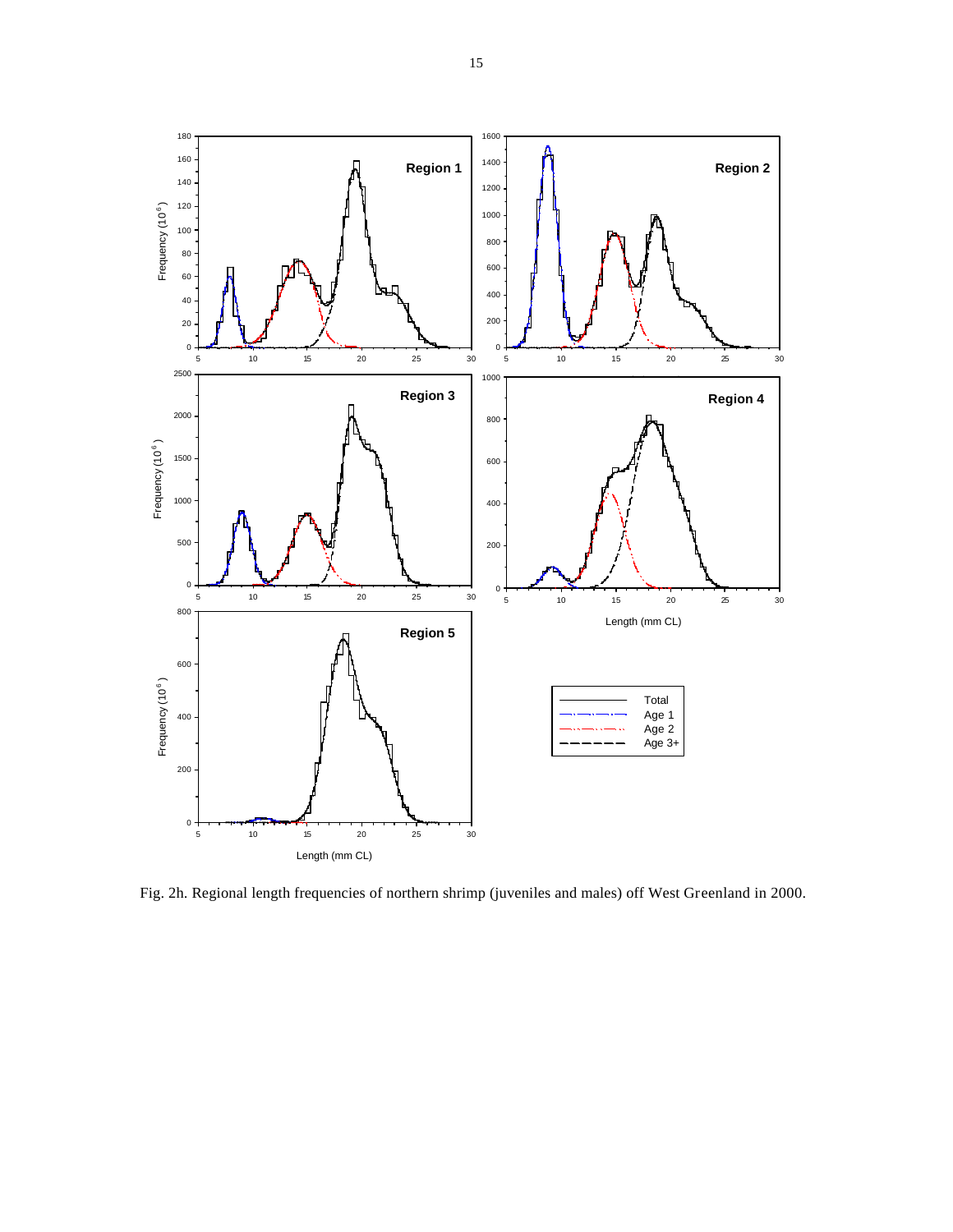

Fig. 2i. Regional length frequencies of northern shrimp (juveniles and males) off West Greenland in 2001.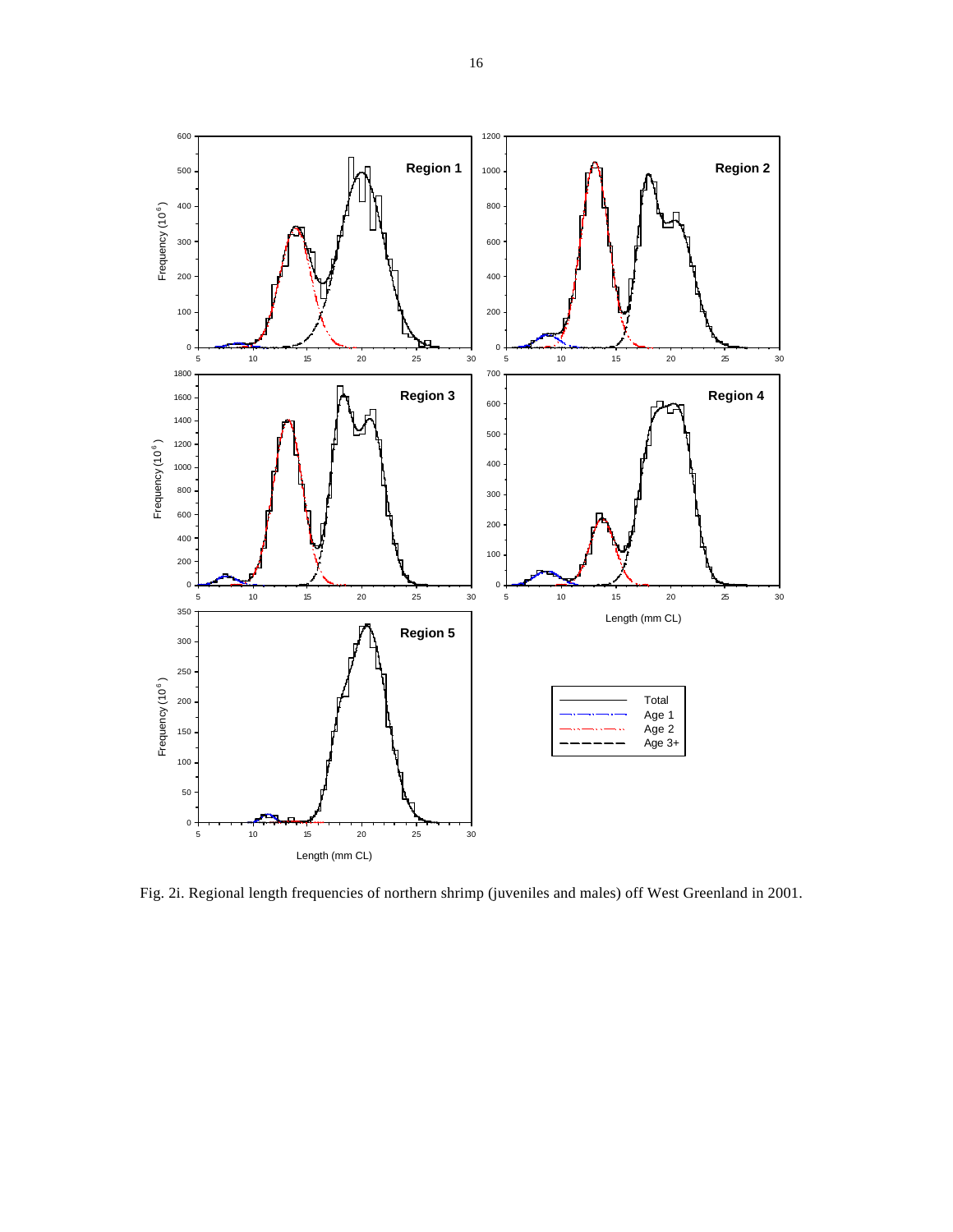

Fig. 2j. Regional length frequencies of northern shrimp (juveniles and males) off West Greenland in 2002.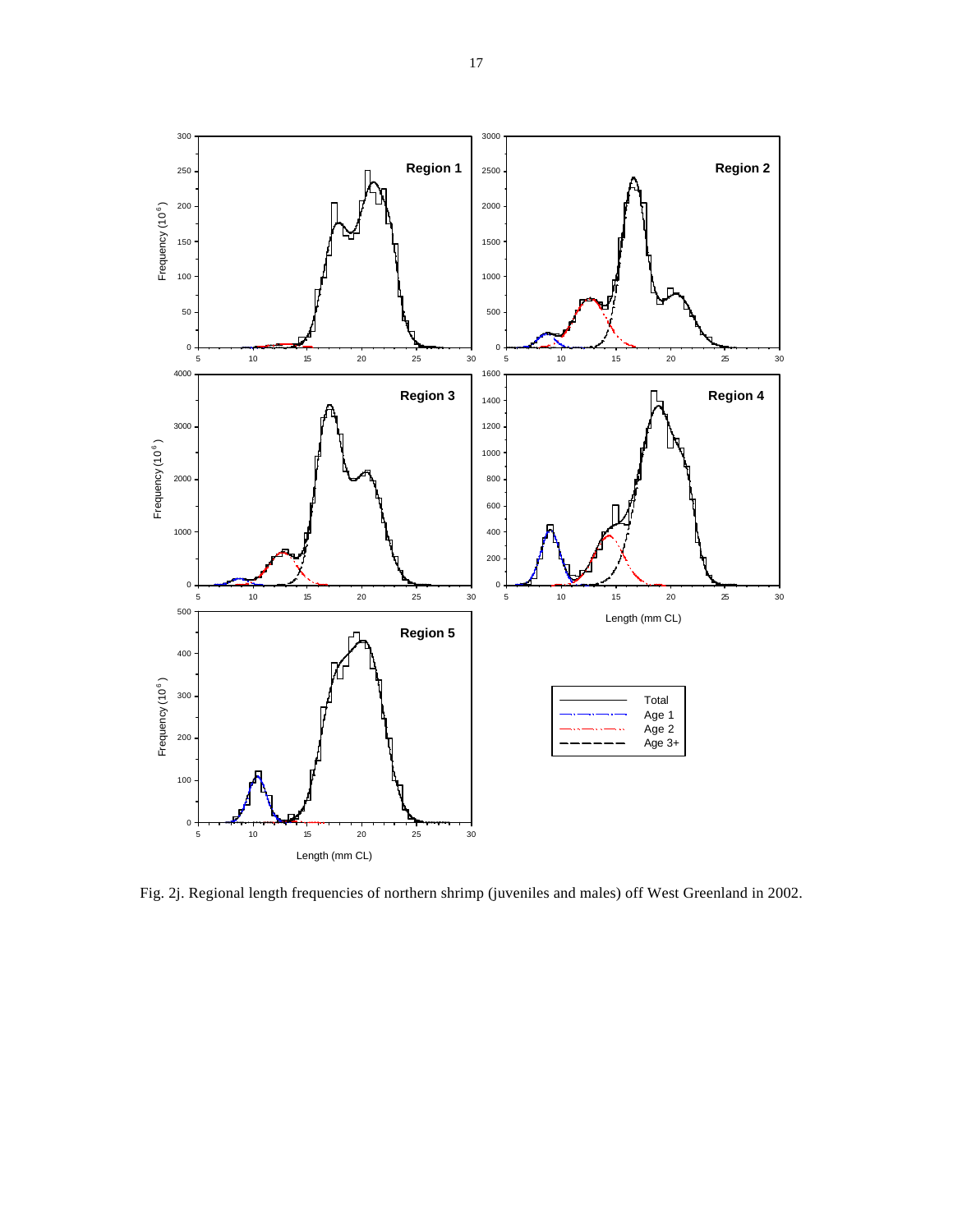

Average bottom temperature in the current and the two preceded years (°C)

Fig. 3. Effect of bottom temperature on mean length of northern shrimp at age 1 and 2 off West Greenland, 1993 – 2002 (only mean lengths included which were not fixed in the final run of the modal analysis with MIX, see Tab. 2).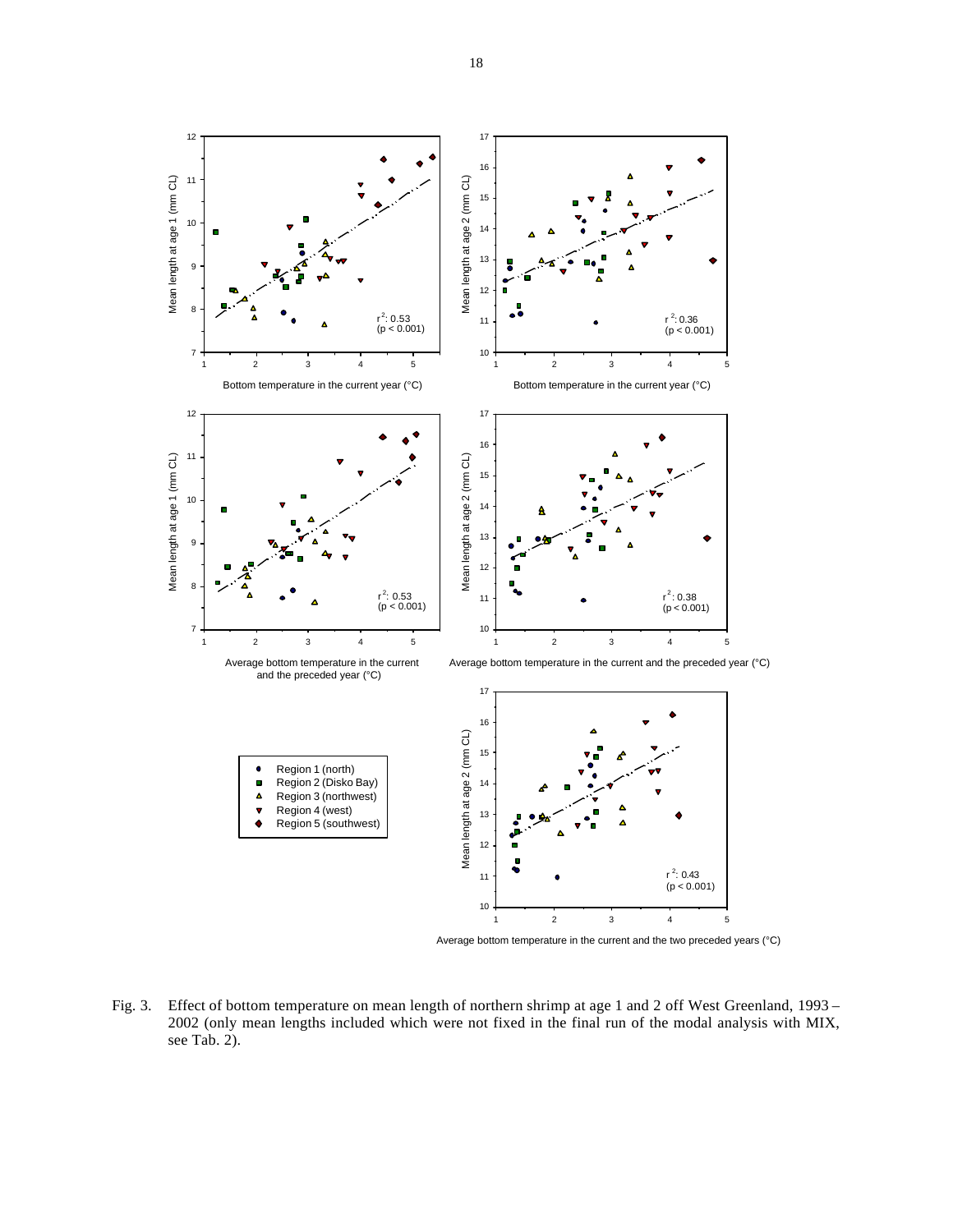

Fig. 4. Abundance indices for northern shrimp at age 1 and 2 off West Greenland, 1993 - 2002.